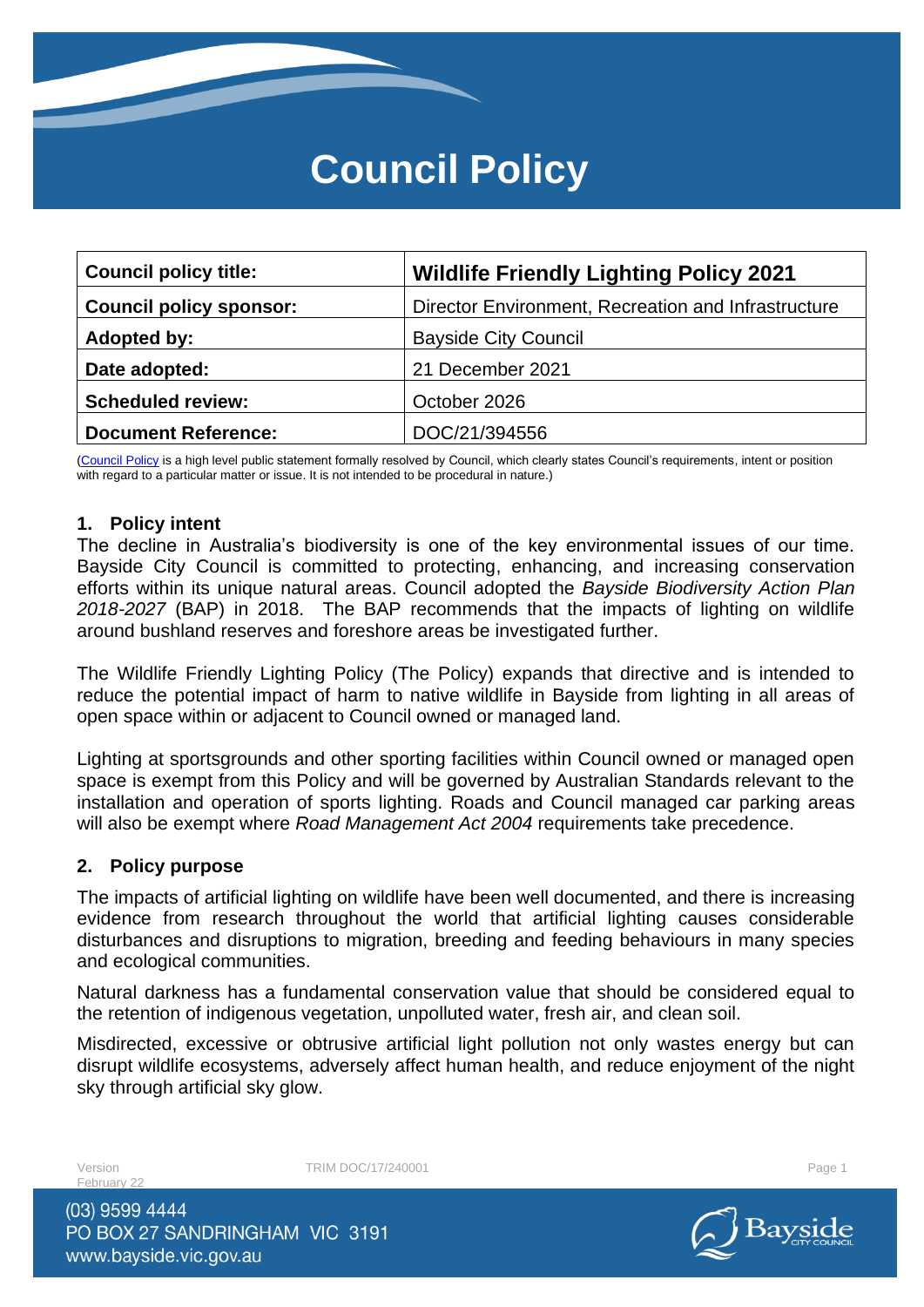With the benefits of constantly improving technology around lighting design, control and hardware, Council should be investing in lighting to reduce light pollution and minimise the impact on wildlife when installing new lighting in open space.

The objectives of this policy are to:

- When appropriate, assess lighting in open space located on Council owned or managed land (with a priority for areas adjacent to bushland reserves and the foreshore); and replace lighting with wildlife friendly lights to reduce the impact to native wildlife in Bayside from lighting;
- Ensure any new lighting requests are assessed prior to installation to take into consideration recommendations outlined in the *National Light Pollution Guidelines for Wildlife - Including marine turtles, seabirds and migratory shorebirds (Australia Government Department of Environment and Energy January 2020*), incorporating the following design principles:

#### *Best Practice Lighting Design*

- 1. Start with natural darkness and only add light for specific purposes.
- 2. Use adaptive light controls to manage light timing, intensity, and colour.
- 3. Light only the object or area intended keep lights close to the ground, directed, and shielded to avoid light spill.
- 4. Use the lowest intensity lighting appropriate for the task.
- 5. Use non-reflective, dark-coloured surfaces.
- 6. Use lights with reduced or filtered blue, violet, and ultra-violet wavelengths;
- Ensure any new lighting requests are assessed prior to installation and comply with the recommended environmental zone lighting in all areas of open space per AS/NZS 4282:2019 (Obtrusive Spill Lighting Standard) as an A0 zone. An A0 zone is a completely dark area with no light during curfew times {AS/NZS 4282 curfew time guidance in standards is 11pm – 6am where environmental sensitivity is critical}, and a very low amount of light pre-curfew; and
- Not install any new lighting in the future, without taking the impacts to native wildlife into consideration, except in rare and exceptional circumstances.

There will be exemptions to this policy in relation to pedestrian safety and road safety requirements and building security.

The implications of the Policy have been assessed and are not considered likely to breach or infringe upon, the human rights contained in the *Victorian Charter of Human Rights and Responsibilities Act 2006.*

#### **3. Glossary - Definitions and Abbreviations**

| Term    | <b>Meaning</b>                                     |
|---------|----------------------------------------------------|
| l DELWP | Department of Environment, Land Water and Planning |
| BAP     | <b>Biodiversity Action Plan</b>                    |

## **4. Scope**

February 22

Version **TRIM DOC/17/240001** Page 2

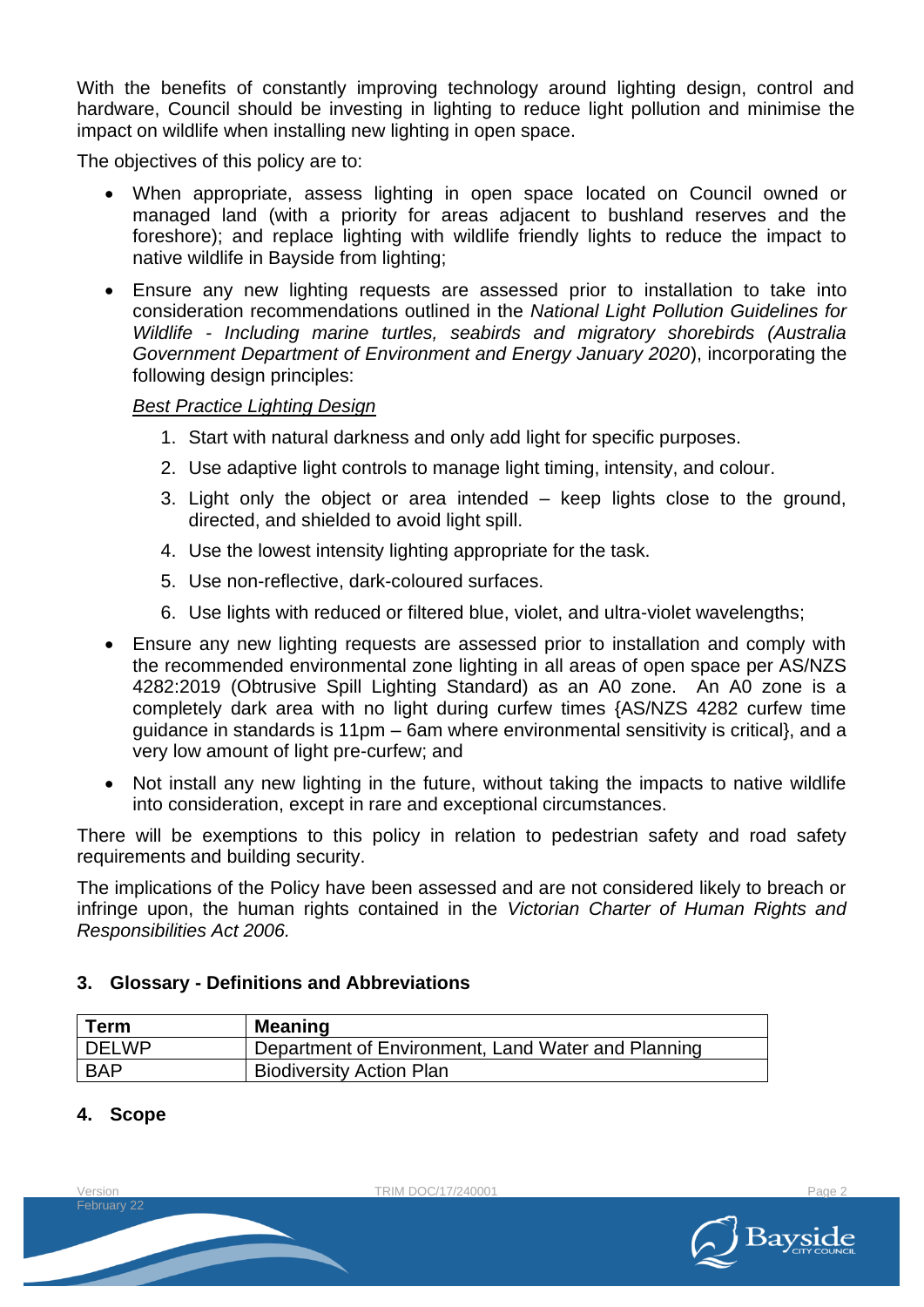This Policy is applicable to all Council-owned and managed open space and/or buildings in or adjacent to Council-owned and managed open space areas.

Sportsground and sporting facility lighting within Council owned or managed open space is exempt from this Policy. Roads and Council managed car parking areas will also be exempt where *Road Management Act 2004* requirements take precedence. Wildlife friendly lighting will not supersede public safety.

## **5. Policy statement**

While the Policy is aimed at reducing the impact of excess lighting on native wildlife, it is also imperative to note that the Policy recognises the importance of community and personal safety as a priority that should not be compromised on.

Where appropriate and feasible, lighting may be replaced with wildlife friendly lights to reduce the impact to native wildlife in Bayside on Council owned or managed land.

As lighting reaches the ends of its useful life, or lighting is required as part of a wider upgrade project, wildlife friendly lighting will be considered for installation (with a priority for areas adjacent to bushland reserves and the foreshore).

Bayside will not install any new lighting in the future, without taking the impacts to native wildlife into consideration, except in rare and exceptional circumstances.

At times there may be conflict between optimising the conservation value of darkness and the perception of public safety. The Policy recognises that each location is unique and should be assessed on a site-by-site basis, with consideration also given to funding availability. In some instances, further external ecological advice may be required to determine the best outcome for wildlife and to provide recommendations to inform lighting requirements.

By default, all new lighting should take into consideration the parameters set out in the *National Light Pollution Guidelines for Wildlife - Including marine turtles, seabirds and migratory shorebirds January 2020* produced by the Australia Government Department of Environment and Energy.

The exemptions to the use of wildlife friendly lighting may include the following:

- Pedestrian safety or community thoroughfare locations
- Building security purposes

February 22

- *Road Management Act 2004* requirements (automatically exempt)
- Sportsground and sports facility lighting requirements (automatically exempt)

All requested exemptions should be thoroughly investigated to assess what wildlife may be present in the area and then work towards mitigating the potential impacts on wildlife as much as possible to prior to issuing an exemption.

All lighting alternatives to be explored as part of this process using the *Best Practice Lighting Design Guidelines.*

Due to wildlife sensitivities, the Policy recommends environmental zone lighting in all areas of open space per AS/NZS 4282:2019 (Obtrusive Spill Lighting Standard) as an A0 zone which is a completely dark area with no light at curfew times (AS/NZS 4282 curfew time guidance in standards is 11pm – 6am) and a very low amount of light pre-curfew.

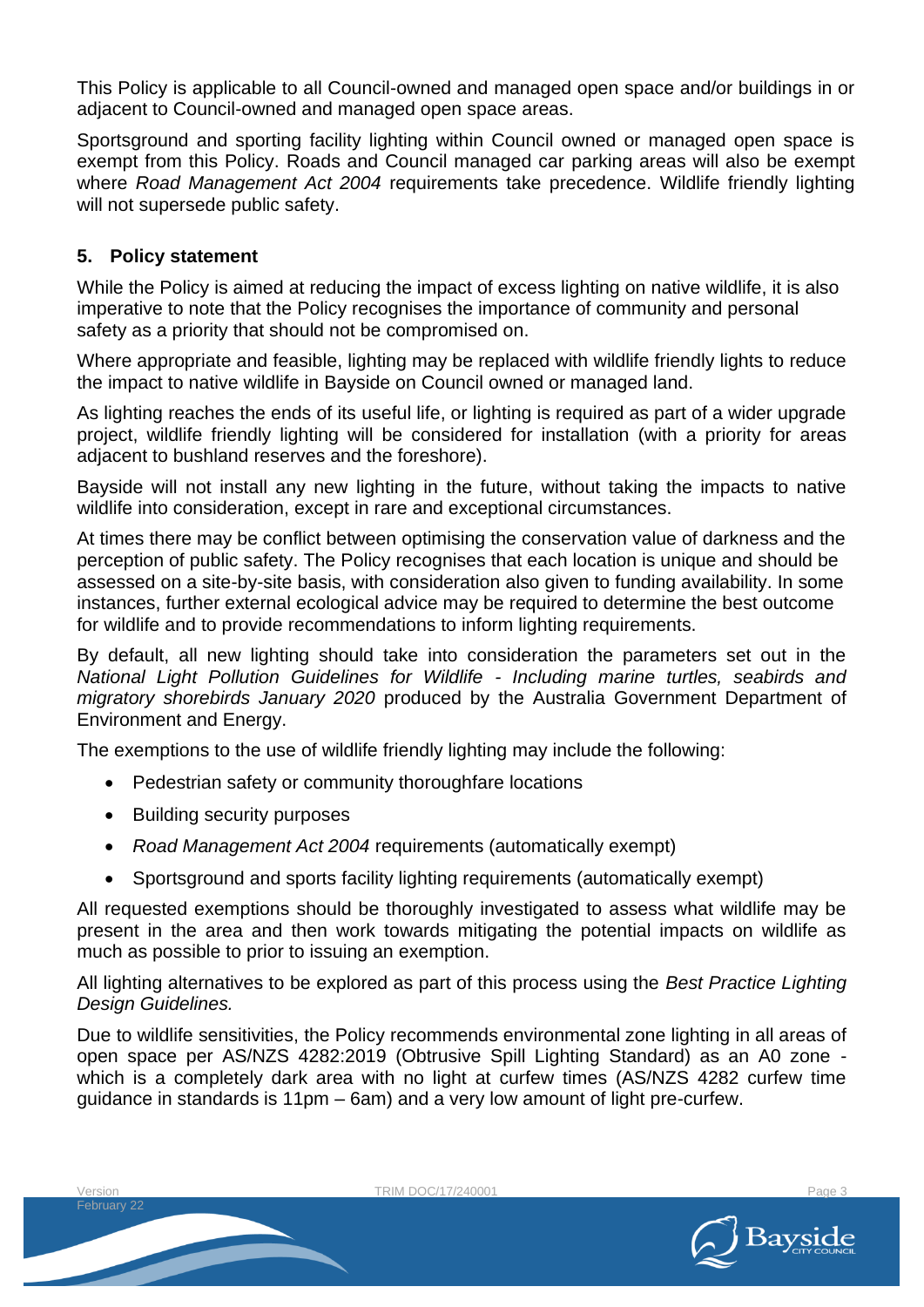If A0 zone lighting is deemed to be insufficient due to reasons covered in exemptions, an increase to A1 or A2 zones to allow more light may be considered if determined to be appropriate pending further assessment of any potential impacts on wildlife from doing so.

Where lighting is considered appropriate, roads, footpaths and cycle paths will typically be lit, rather than the whole park, reserve, foreshore, or other areas set aside to protect the natural environment.

The use of innovative lighting technology (such as dimmers, timers, motion sensors, colour temperatures, as well as solar lighting) will be considered so that appropriate lighting levels are provided. This also enables lighting that can be altered at certain times of the year to allow for mating/breeding/nesting/migration patterns of wildlife as required.

Council will also seek to avoid excessive illumination, glare and spill, and the indiscriminate use of floodlighting. Council will also take responsible approach to energy consumption and environmental issues for example through use of timers or dimmers.

Residential amenity may also be a consideration when designing any new wildlife friendly lighting.

## **6. Monitoring, evaluation & review**

- An audit of all lighting within Council managed open space is required to determine existing lighting in Bayside. This is underway.
- This policy should be reviewed on an annual basis or until all lighting in open space has been assessed and replaced with wildlife friendly lighting where applicable. Replacement of any lighting will be reliant on funding allocation via Councils capital works program.
- Evaluation measures will include:
	- o The number of parks and reserves audited for lighting;
	- o The number of conservation reserves with lighting completely removed;
	- o The number of parks and reserves with lighting reduced and/or replaced with wildlife friendly lighting; and
	- o A reduction in the number of parks and reserves with wildlife friendly lighting exemptions.

# **7. Roles & Responsibilities**

February 22

The Manager Open Space, Recreation and Wellbeing is responsible for approving, reviewing, and providing advice on this Policy.

The Policy should apply to all new projects, lighting upgrades (retrofitting), any new requests for lighting in open space, and where there is evidence of wildlife being affected by existing artificial light.

Relevant Council staff will inform the Manager on best practices for wildlife friendly lighting to minimise impact to native wildlife in Council owned and managed open space, and to eliminate where possible any identified associated impacts from lighting.

All Victorian native wildlife is protected under the *Wildlife Act 1975*.